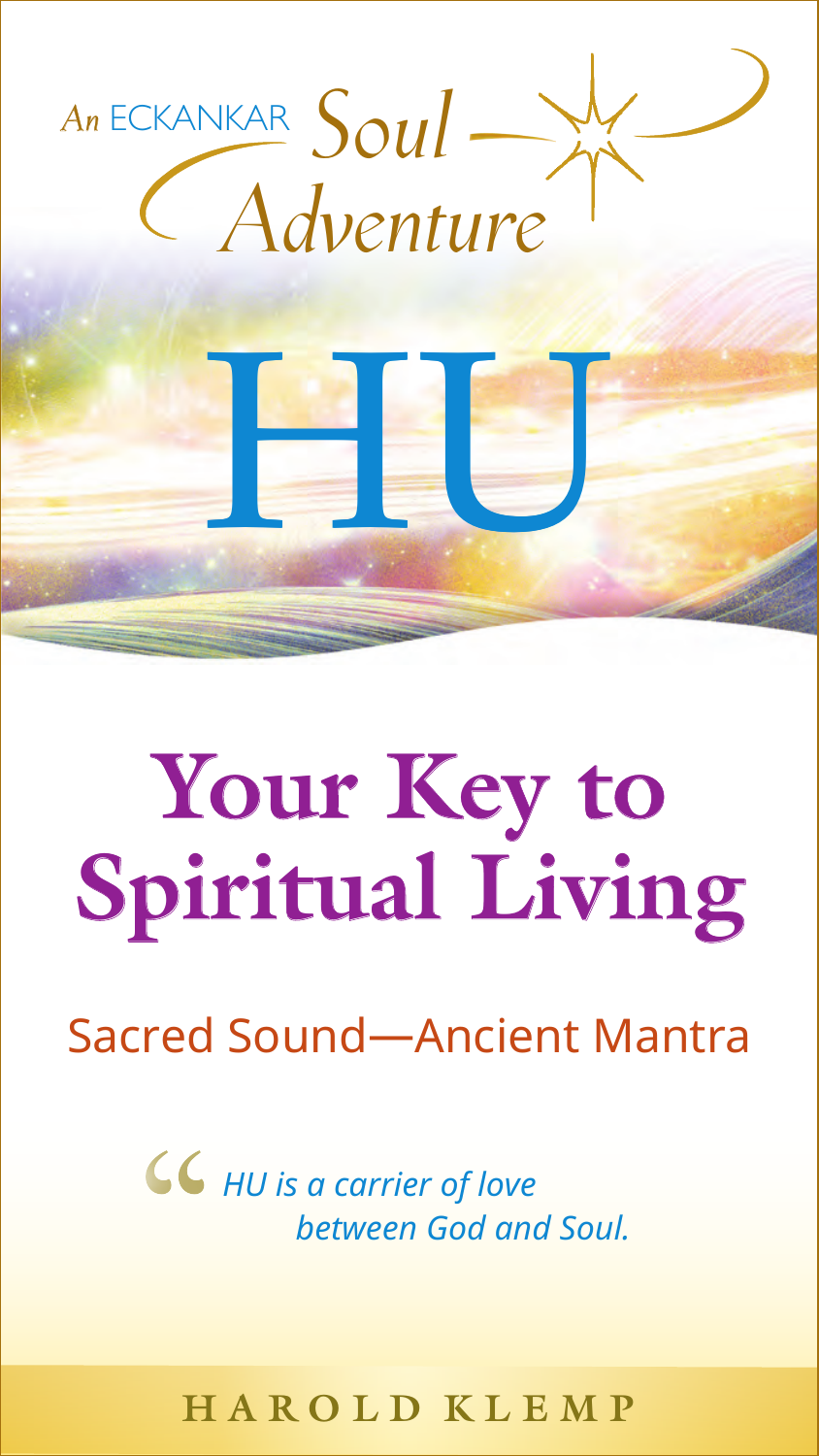# **The Gift of HU: An ECK Soul Adventure**

*Soul adventures are spiritual experiences that touch us at the very core of our being.* 



You are Soul—an eternal, unique spark of God. As Soul, you have the God knowledge within you.

### **Stories • Inspiration • Spiritual Exercises**



Discover the key to spiritual living.

Experience how HU, the Sound behind all sounds, can

- $\Diamond$  fill you with peace, relight your dreams, bring a more loving attitude,
- $\Diamond$  help you in challenging situations, and
- $\Diamond$  attune you to higher awareness!

The word *Eckankar* means Co-worker with God. It is the Path of Spiritual Freedom. *ECK* means Life Force, God Current, or Holy Spirit.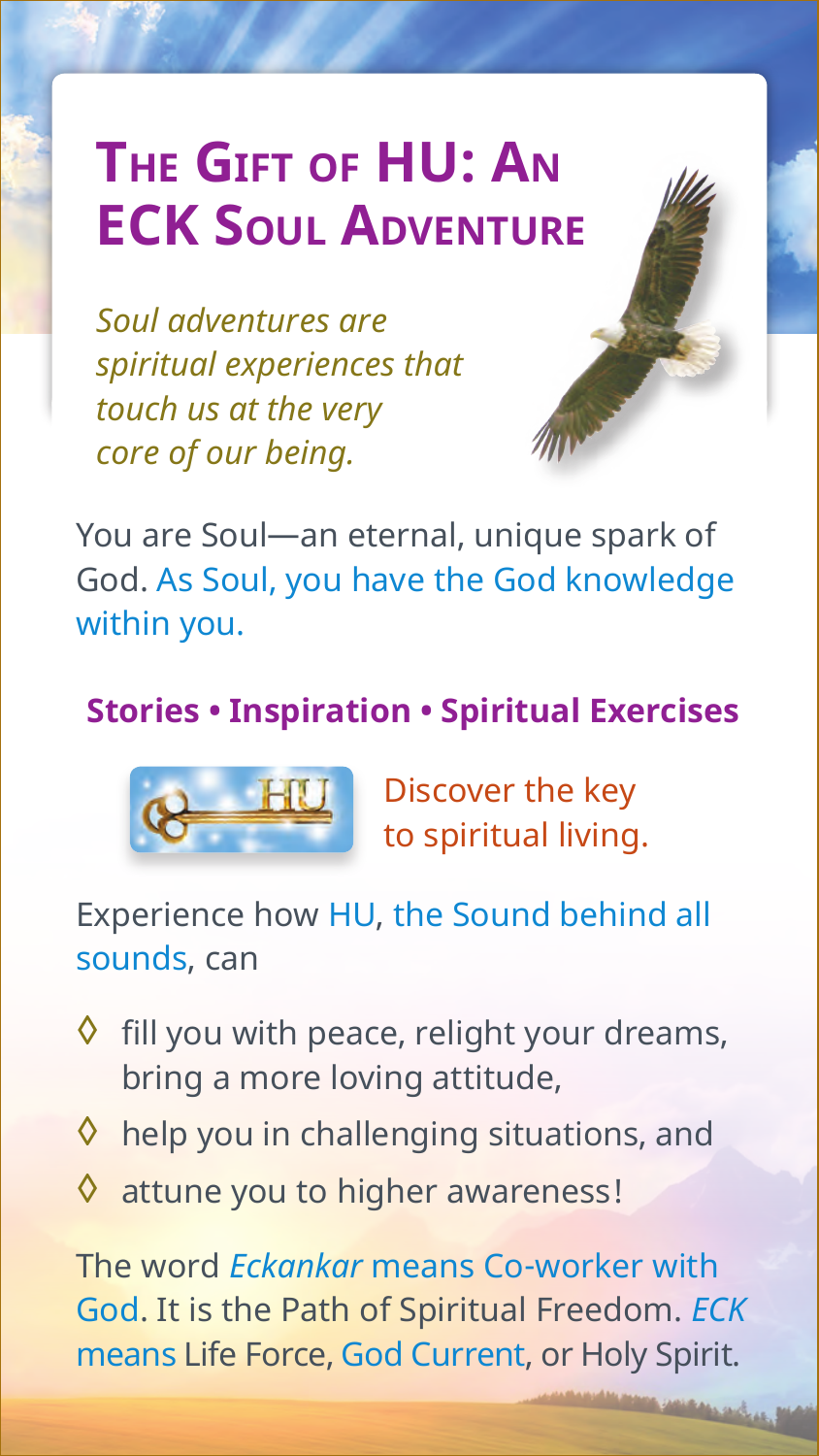## **What Is HU?**

*Have you ever reached out to the universe for love, answers, or a sign?*

Chanting or singing *HU* is like taking a spiritual deep breath and connecting with the Life Force Itself. Healing, life affirming, purifying, and creative, HU is a carrier of love between God and Soul.

And you—Soul—exist because God loves you.

HU is an ancient, universal name for God. It can be sung out loud or silently at work or at home, anytime you feel a need to tune in to a higher point of view.

You might try experimenting with it when you face a challenging situation or want to open yourself to a more loving attitude.

Singing *HU* each day can lead to a deeper understanding of yourself and why things happen the way they do.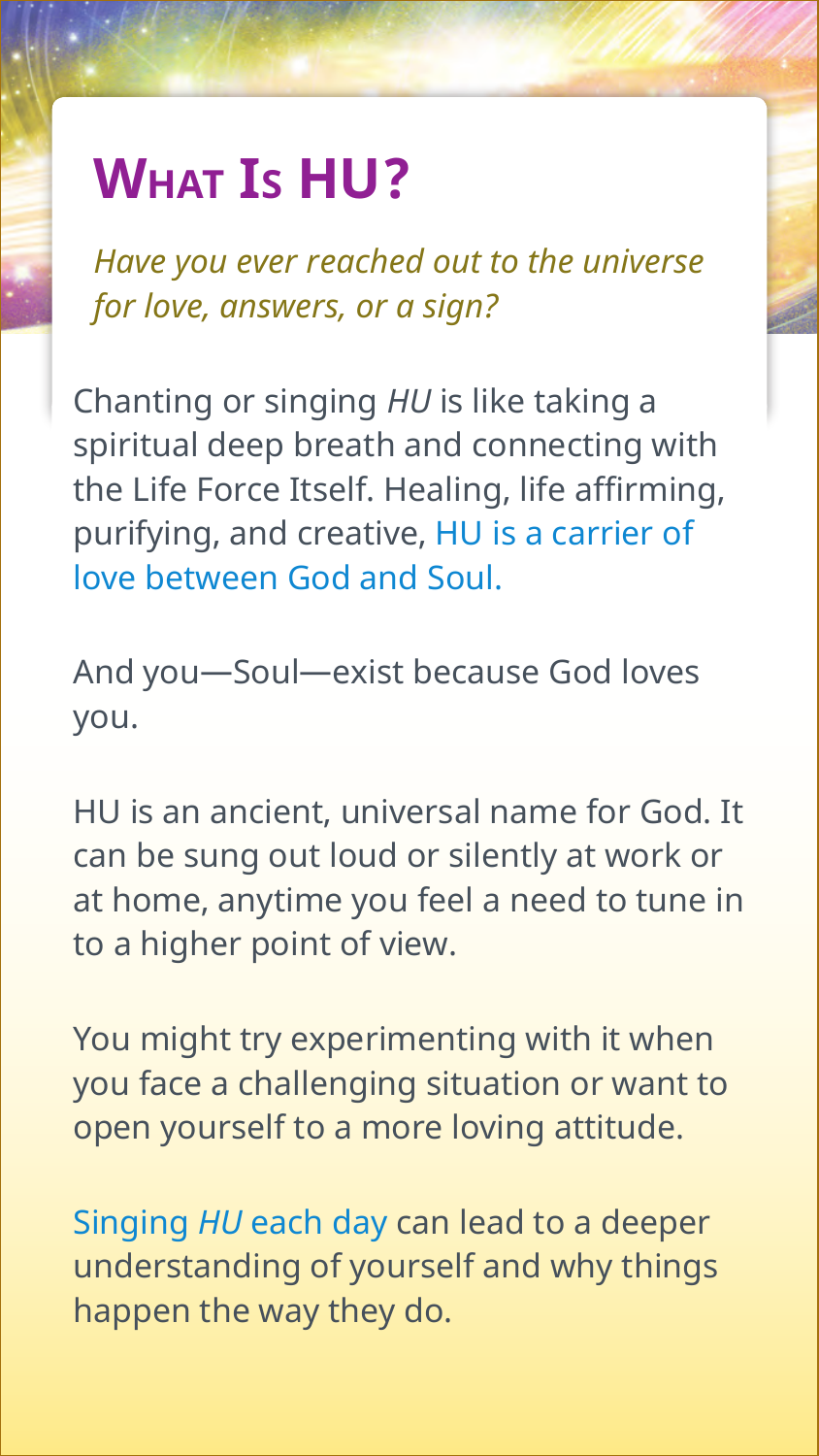It opens you to a greater awareness.

Anyone can work with the HU regardless of age, background, or religion. It serves all.

HU is the Sound behind all sounds, woven into the language of life. Sing it from your heart, and you will find infinite ways to benefit from its blessings.

#### **Thy Will Be Done**

A student of ECK named Heidi had a fouryear-old nephew. She rarely got to see him, because they lived in different parts of the country. Heidi received news that the little boy had swallowed something and was in a coma. The doctors did all they could, but the child remained comatose for a second day. The family was distraught.

Wanting to do something, Heidi talked to her inner spiritual guide, the Mahanta. "Inwardly I'm going to invite the parents and my nephew to sing *HU* with me on the inner planes if they want to," she said. **[Discover](#page-15-0) more about THE MAHANTA**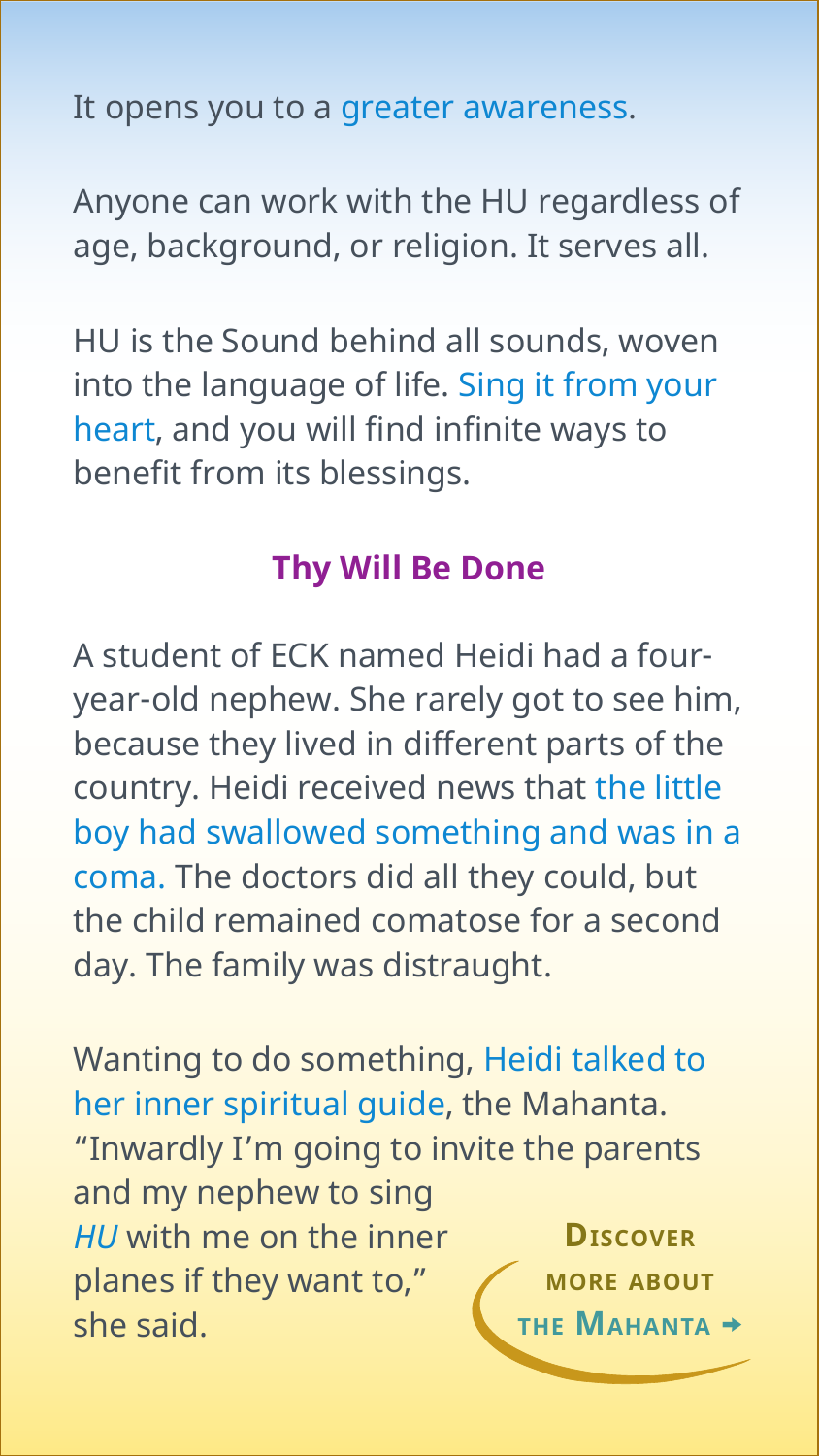The inner planes are the dream worlds and other realms of higher awareness.

**Have you received help from a higher power?** So Heidi sat down in contemplation and began to sing *HU*. She was careful to observe the spiritual law and not make a directed prayer, like "Please, God, make this child well" or "Make this child wake up."

We never tell God what to do. Instead, we listen with an open heart and say, "May the blessings be" or "Thy will be done."

Hers was a true spiritual prayer.

Shortly after this, so many miles away, her nephew suddenly opened his eyes and saw his nurse.

"Are you Heidi?" he asked.

He and his parents had joined the ECKist on the inner planes to sing the HU. And the child remembered the experience. He was awake, and he was well.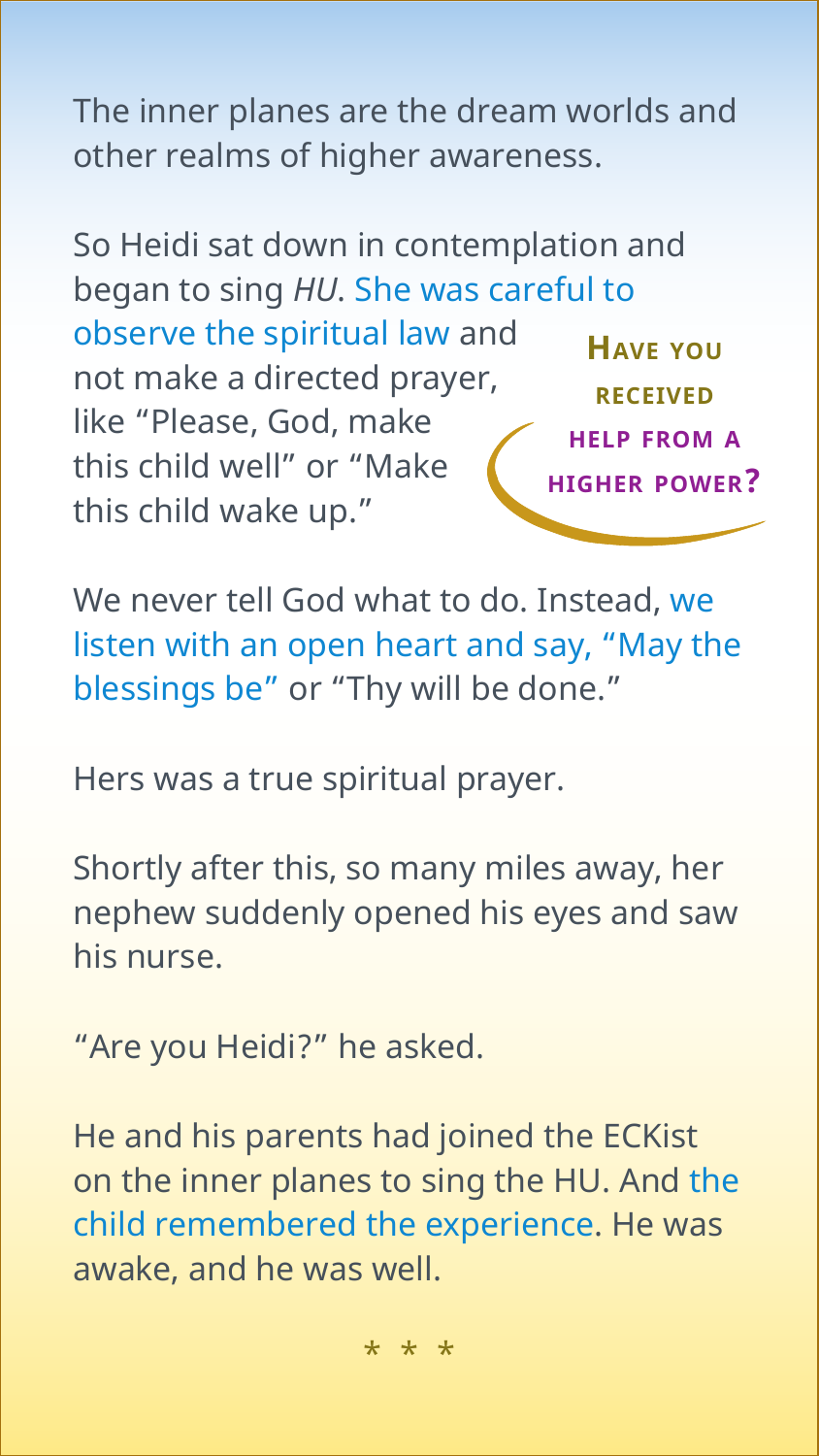The song of HU attunes you to a higher center of vibration. It's a tuning fork, perfectly matched to your highest potential of becoming a Co-worker with God.



HU can fill you with peace, relight your dreams, and awaken you to the glorious higher truths.

Reaching out to the universe for love and wisdom? Try the Spiritual Exercises of ECK. Sing *HU*—and the love of God will find  $you. \approx$ 

### **Expect a Gift**

Sing *HU* for a few moments, and then imagine that you are saying yes to all that life brings you today, with all your heart and being. Like a child waking to a new day of unknown joys, expect a gift in every situation.

During the day, in all you encounter, know that you have even more love to give than is needed.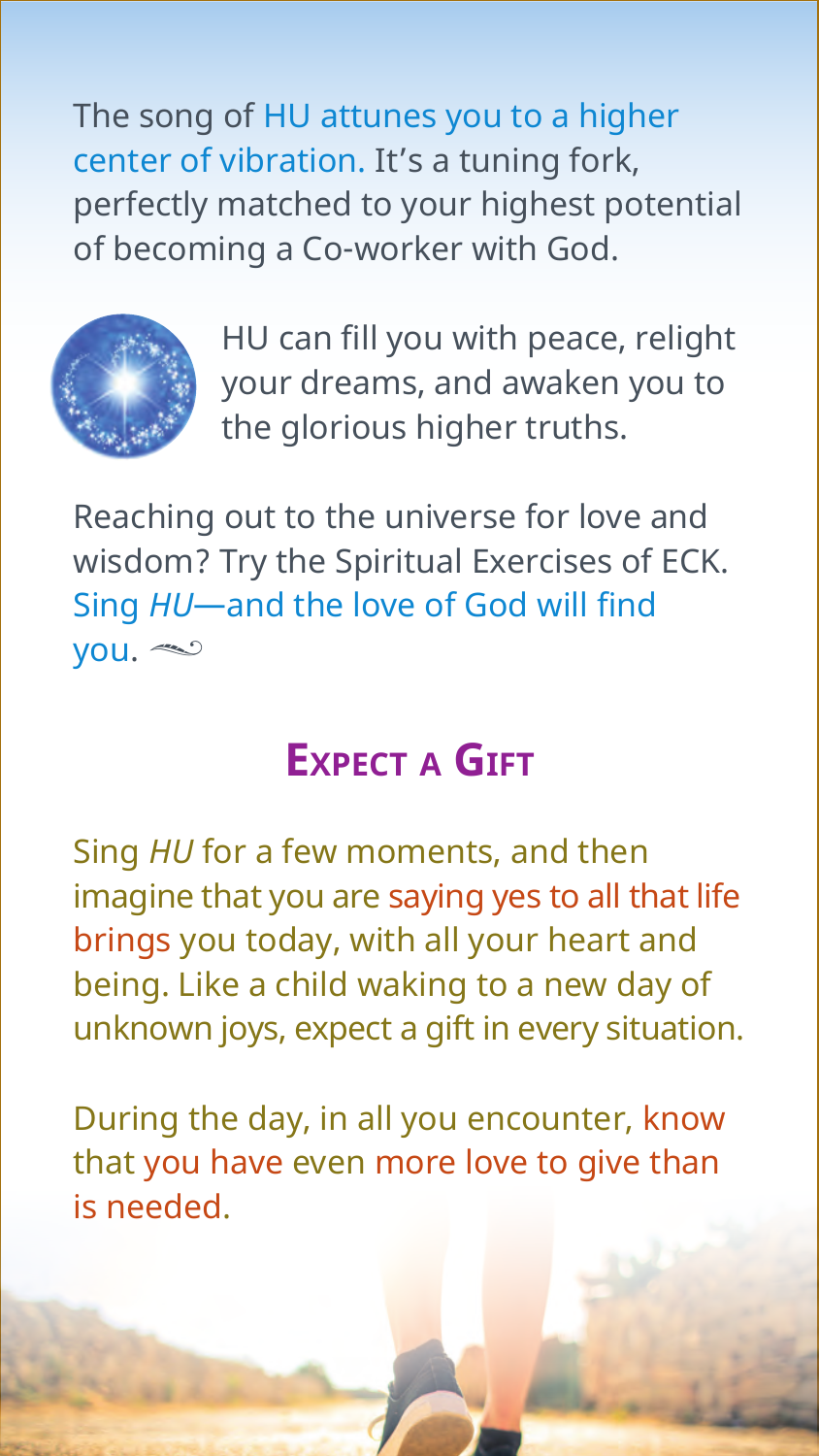### Try a Spiritual Exercise

# **The Sound of Soul**

HU is the Sound behind all sounds, woven into the language of life.

It is the wind in the leaves, falling rain, thunder of jets, singing of birds, the awful rumble of a tornado. Its sound is heard in laughter, weeping, the din of city traffic, ocean waves, and the quiet rippling of a mountain stream.

It is a word people anywhere can use to address the Originator of Life.

In time you may come to know it as the audible whisper of God's love stirring in your very atoms. A proof that Soul exists because God loves It.

**So sing** *HU***, a love song to God, every day.**

HU will prepare you to accept the full love of God in this lifetime.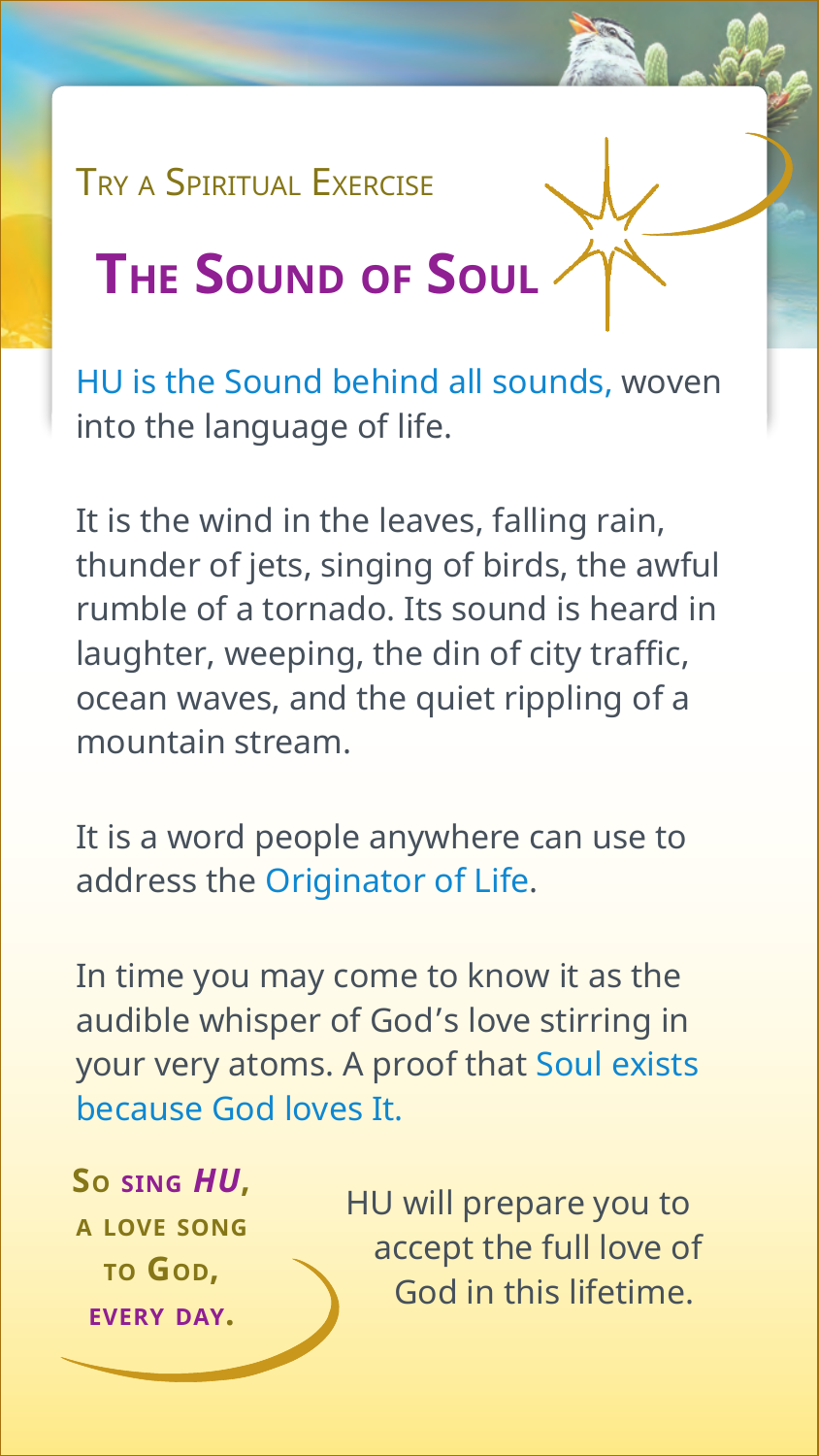Begin today. Sing *HU*, and look and listen for the love that returns to you.

This is a law of the universe. Love returns  $love. \infty$ 

#### **How to Sing** *HU*

Your eyes can be open or closed.

- $\Diamond$  Take a few deep breaths to relax.
- ◊ Then begin to sing *HU* (pronounced like the word *hue*) in a long, drawn-out sound: HU-U-U-U.
- ◊ Take another breath, and sing *HU* again. You can continue for up to twenty minutes.
- ◊ Sing *HU* with a feeling of love, and it will gradually open your heart to God.

[Experience the Sound of HU](https://www.eckankar.org/hu/a-love-song-to-god/) →

Sacred Sound—Ancient Mantra HU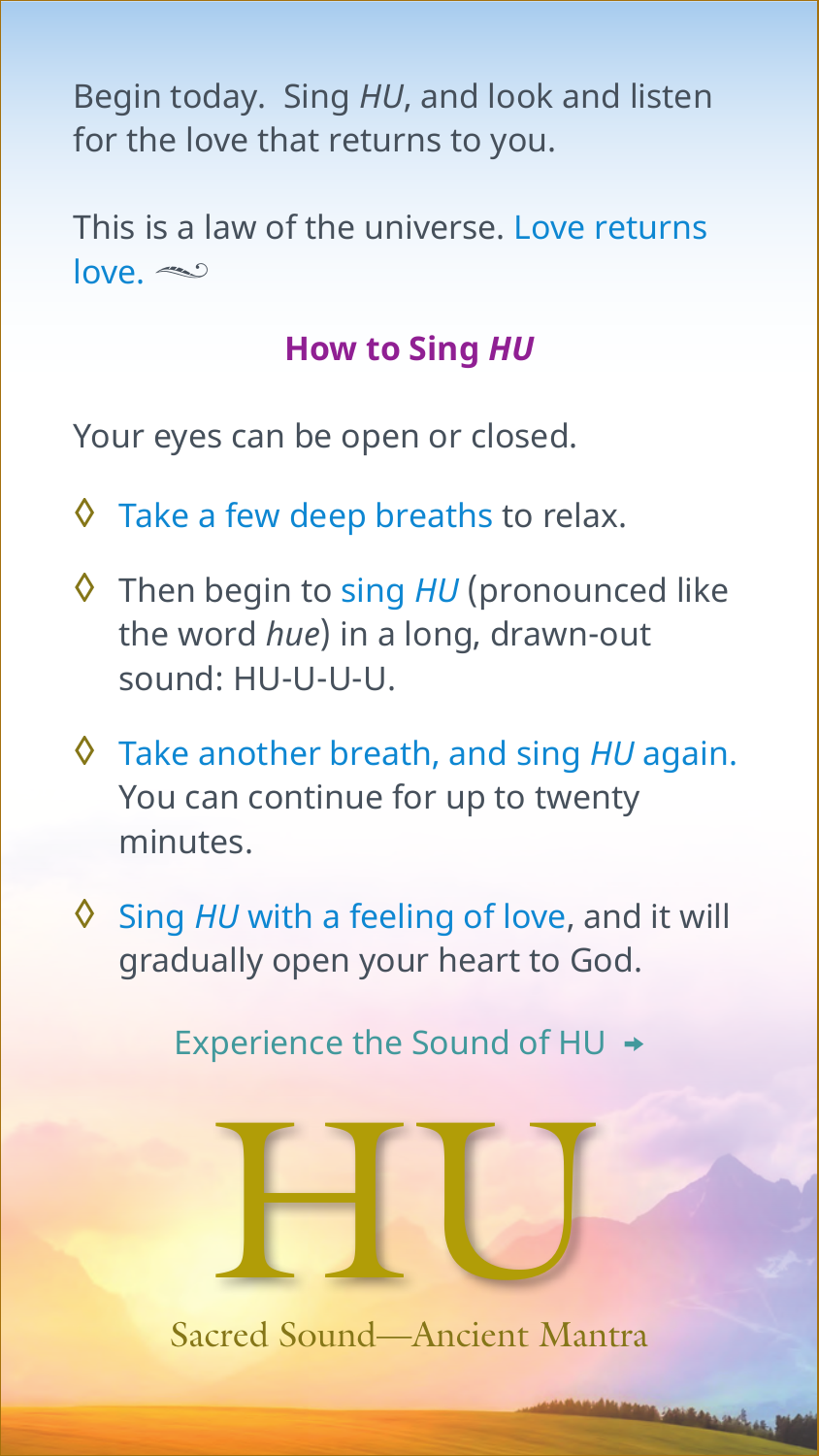# **A Self-Esteem Repair**

*Did you know you are made of the Light and love of God? Here is how one woman discovered her spiritual body.*

Long before I became familiar with Eckankar, I was teaching a jewelry-making class and struck up a conversation with one of my students. We found we had a lot in common. Over the course of the class, we became friends.

One day, we began to talk about meditation. My friend seemed very interested in the topic.

"Do you meditate?" she asked. I told her I did.

"I meditate too," she replied. After a moment, she asked, "Do you ever sing *HU*?"

I'd never heard of singing *HU* before and asked her what she meant.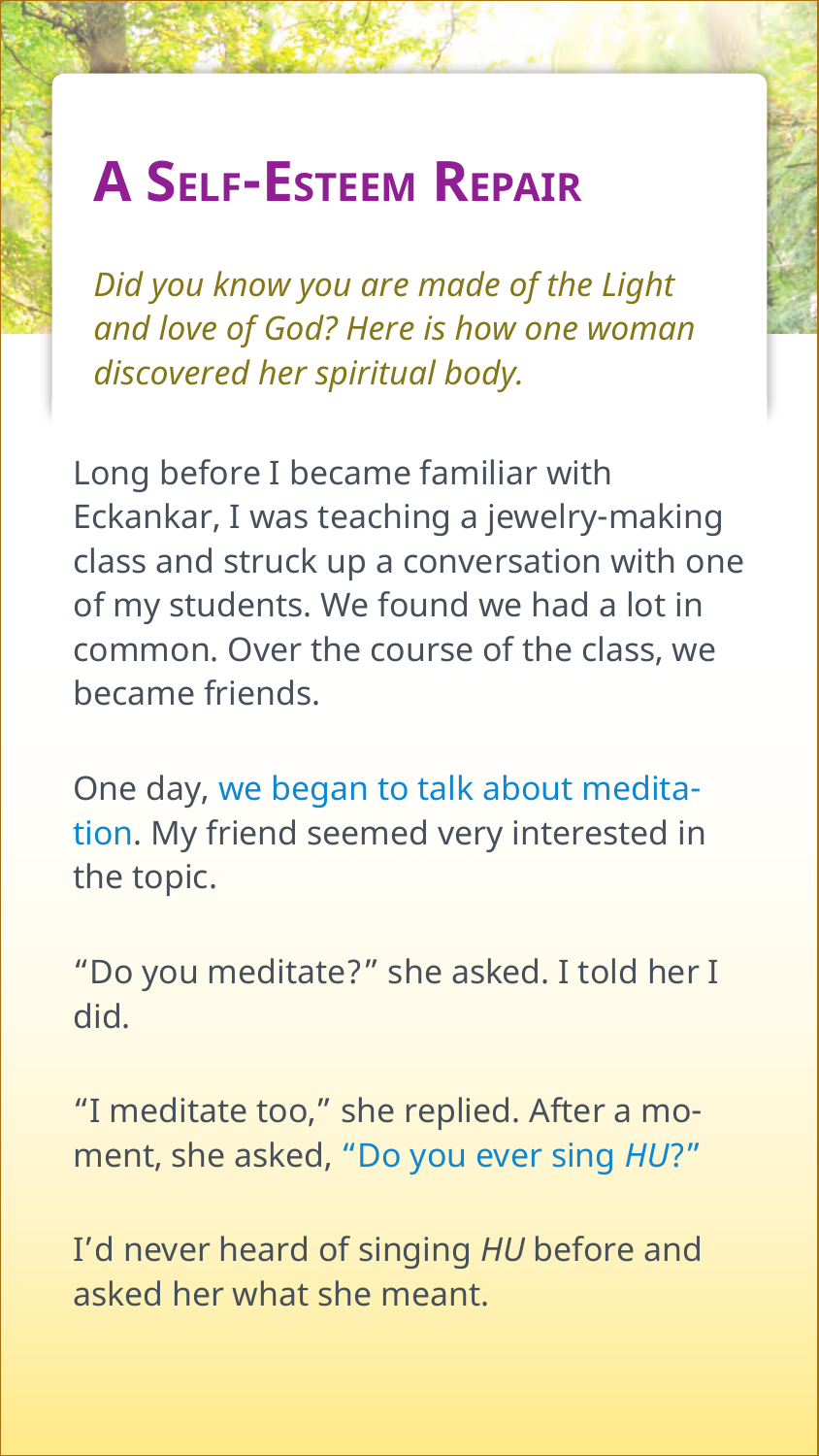"HU is an ancient love song to God," she said. "Do you have any problems with your life?"

"Yes, I do," I replied. "I've always had a problem with low self-esteem."

"Well, you can say a prayer," she said. "You can ask for God's help in healing your low selfesteem, and then sing *HU*."

**Do you have a problem you'd like God to help with?**

That night, I decided to try singing *HU*. I closed my eyes and asked God to help me find a way to heal my low self-esteem. Then I repeatedly sang the word *HU*.

Suddenly, I saw a ball of Blue Light in my mind's eye. Then, inwardly, a man with glasses appeared.

"Did you call me?" he asked.

Surprised, I replied, "I don't know. Did I?" I was a little confused and didn't know what to make of this experience.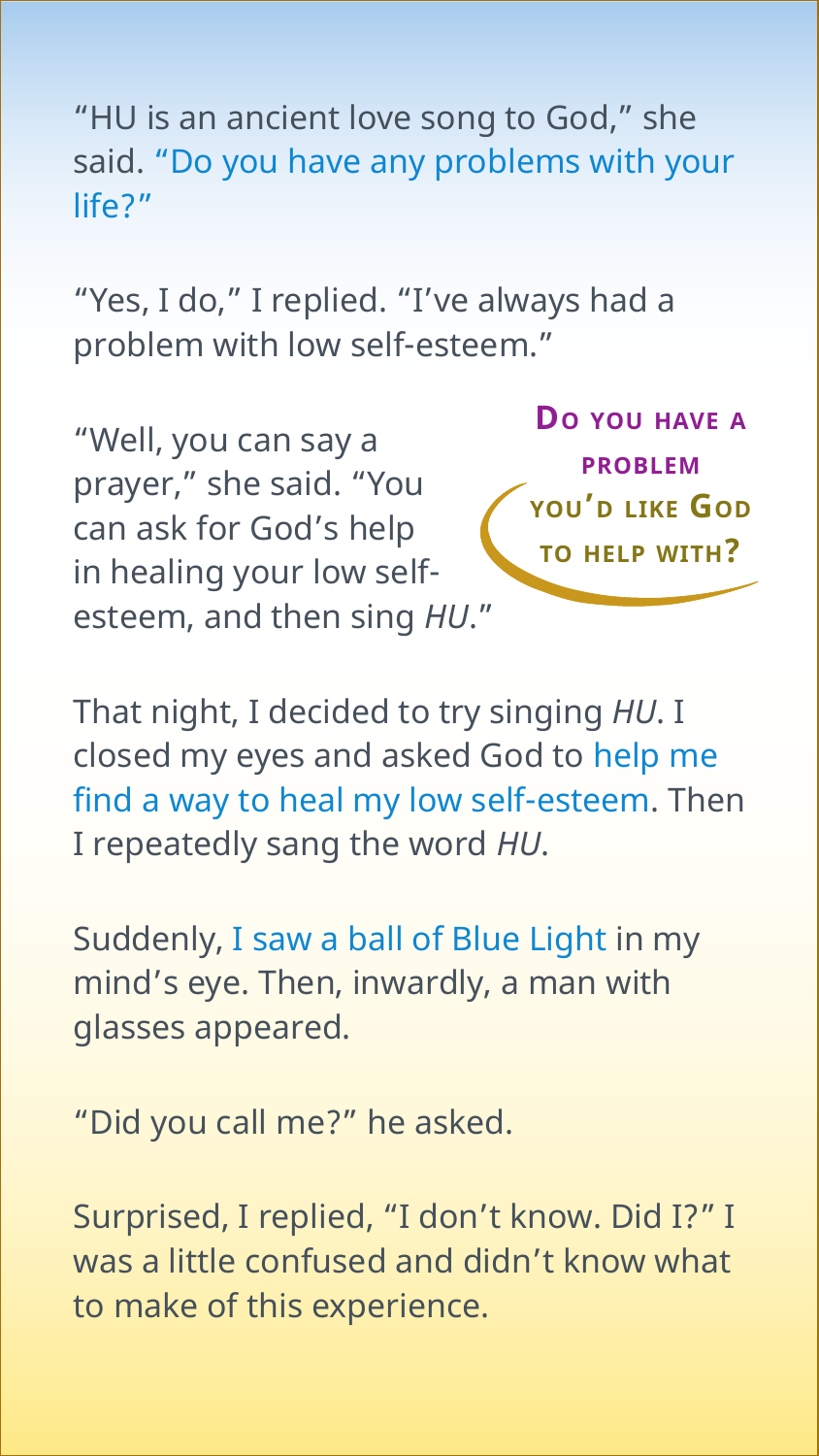"Well, yes." he said. "You sang *HU*."

"I guess I did call you then," I said.

"Is there a problem I can help you with?" he asked.

I told him about my difficulty with low self-esteem and asked him if there was something he could suggest.

In response, he showed me my spiritual body. It was made of beautiful Light.

"All people are the Light of God," he said. "You are the Light of God, and God loves you."



"I'm the Light of God, and God loves me?" I repeated as I pondered his words.

"Yes," he answered. After a few moments, he asked, "Will there be anything else?"

"No, I guess that's it," I said.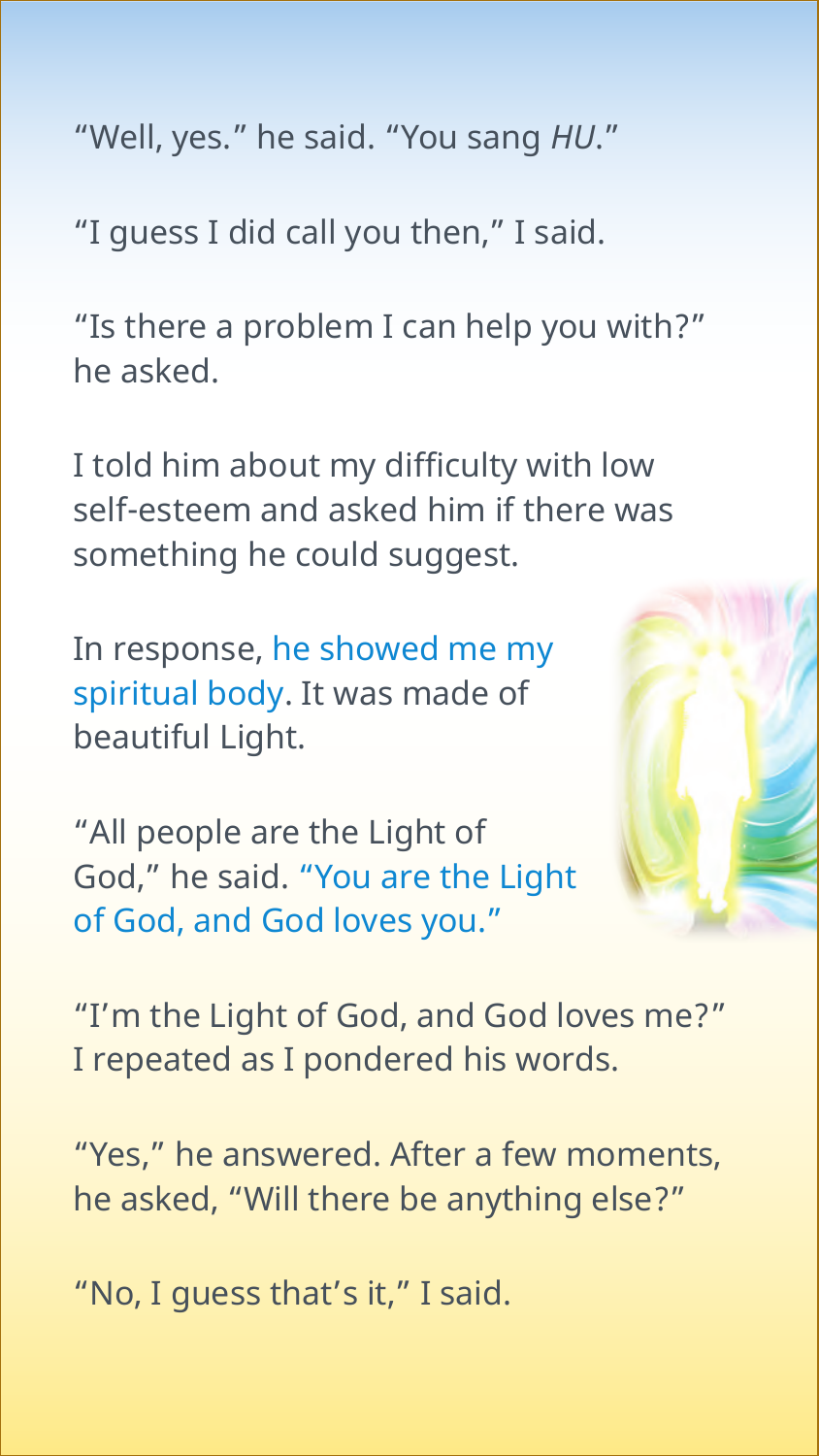"Well, then," he continued, "may the blessings be!"

"May the blessings be to you too. Thank you!"

**You can look for the Blue Light when you chant** *HU***.**

Then he was gone.

His words rang inside me. I am made of the Light of God, and God loves me! I had actually seen my Light-filled spiritual body.

After that experience, my problem with self-esteem began to fade. Soon, it was only a distant memory.

Years later, I discovered the teachings of Eckankar and immediately recognized Sri Harold Klemp, the Mahanta, the Living ECK Master of our times. He was the man with glasses who came to me in a ball of Blue Light all those years ago.

He had come to help me with the problem of low self-esteem, long before I consciously knew of the ECK Masters.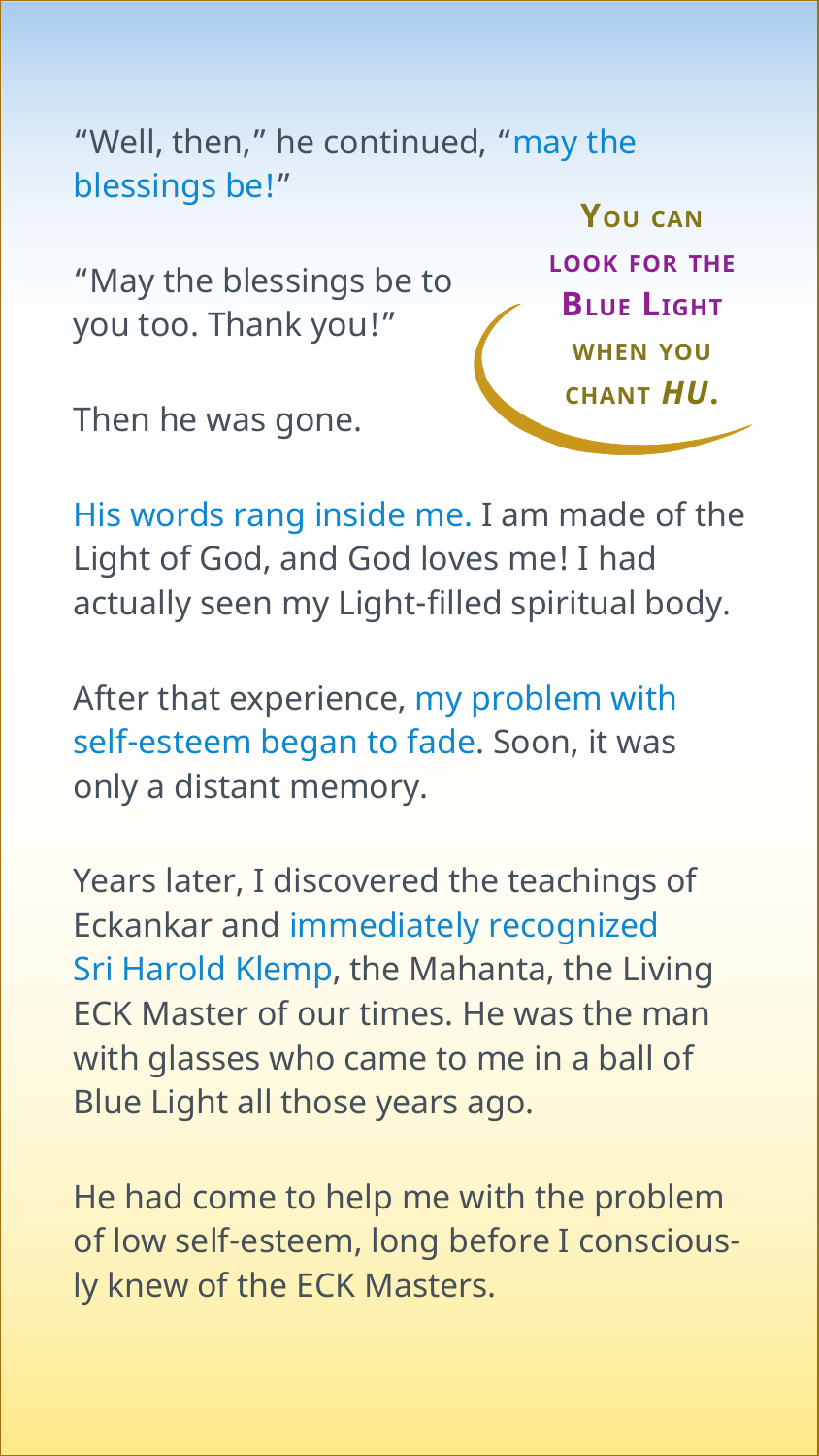I was reminded again of what he had said to me that night: "All people are the Light of God."

What a wonderful confirmation of God's  $love! \approx$ 

*You can get to the most secret part of yourself through contemplation, through the Spiritual Exercises of ECK, through the sacred sound of HU.*  "

> *Contemplation is a conversation with the most secret, most genuine, and most mysterious part of yourself.*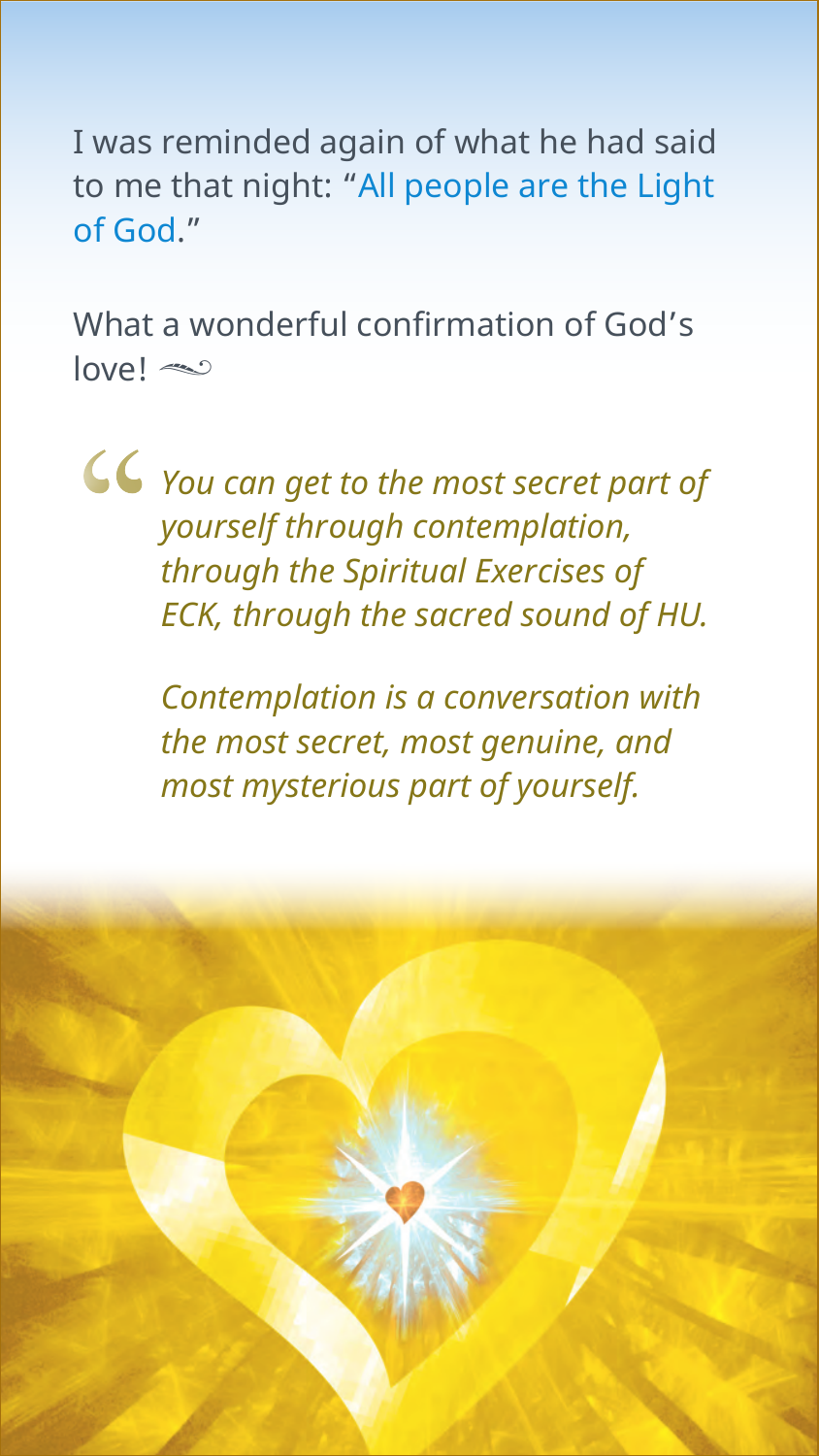# **Answers to Your Questions about HU**

*Can you explain why having a feeling of love is part of the HU exercise?*

*What or whom am I to love?*



Love opens you to guidance and peace, to healing of body, mind, and spirit, and to the highest form of creativity.

So, whom do you love?

God, the Creator, Divine Intelligence, the Holy Spirit, the ECK, the Life Force, the All in All, the One.

Or just love your family, pets, your neighbor as yourself, the flowers you watered today.

Love is love. And you are that.

**What has opened your heart today?**

HU is the Sound of Soul.  $\infty$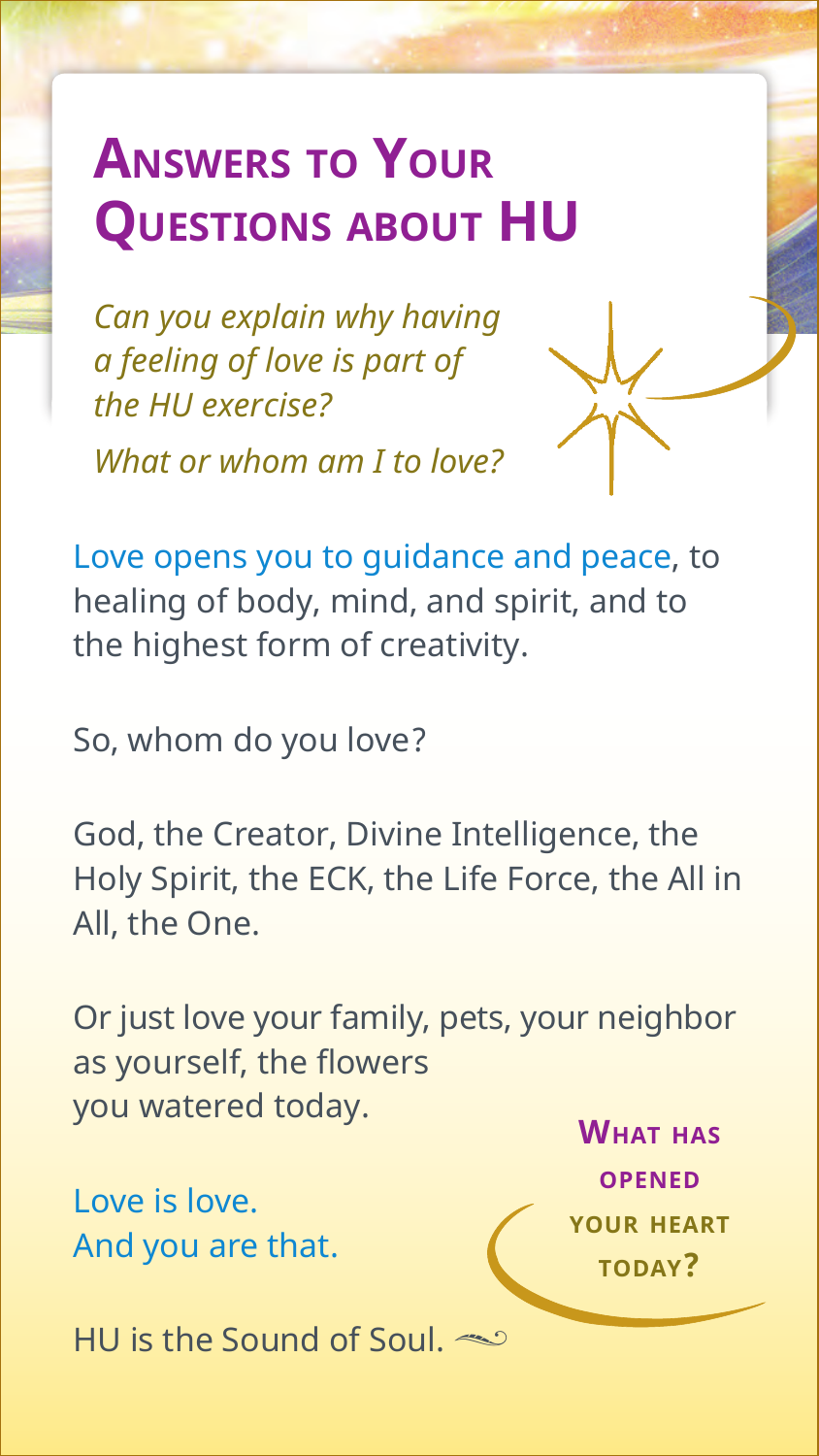*How long will it take for me to see results from using the HU song?* 

A spiritual exercise is like a physical exercise in that all muscles need time to respond. Success comes with diligence.

If you do an exercise routine for a couple of weeks, you may be surprised at your new spiritual outlook.

The same kind of discipline applies to both physical and spiritual exercises.

**What positive inner change do you wish for?**

The sole purpose of the Spiritual Exercises of ECK is to open a conduit, or channel, between you and the Holy Spirit, the Audible Life Stream.

The origin of this wave is the heart of God.

The moment you begin to sing *HU* and look for truth in this particular way, changes of a positive nature awaken within you.  $\infty$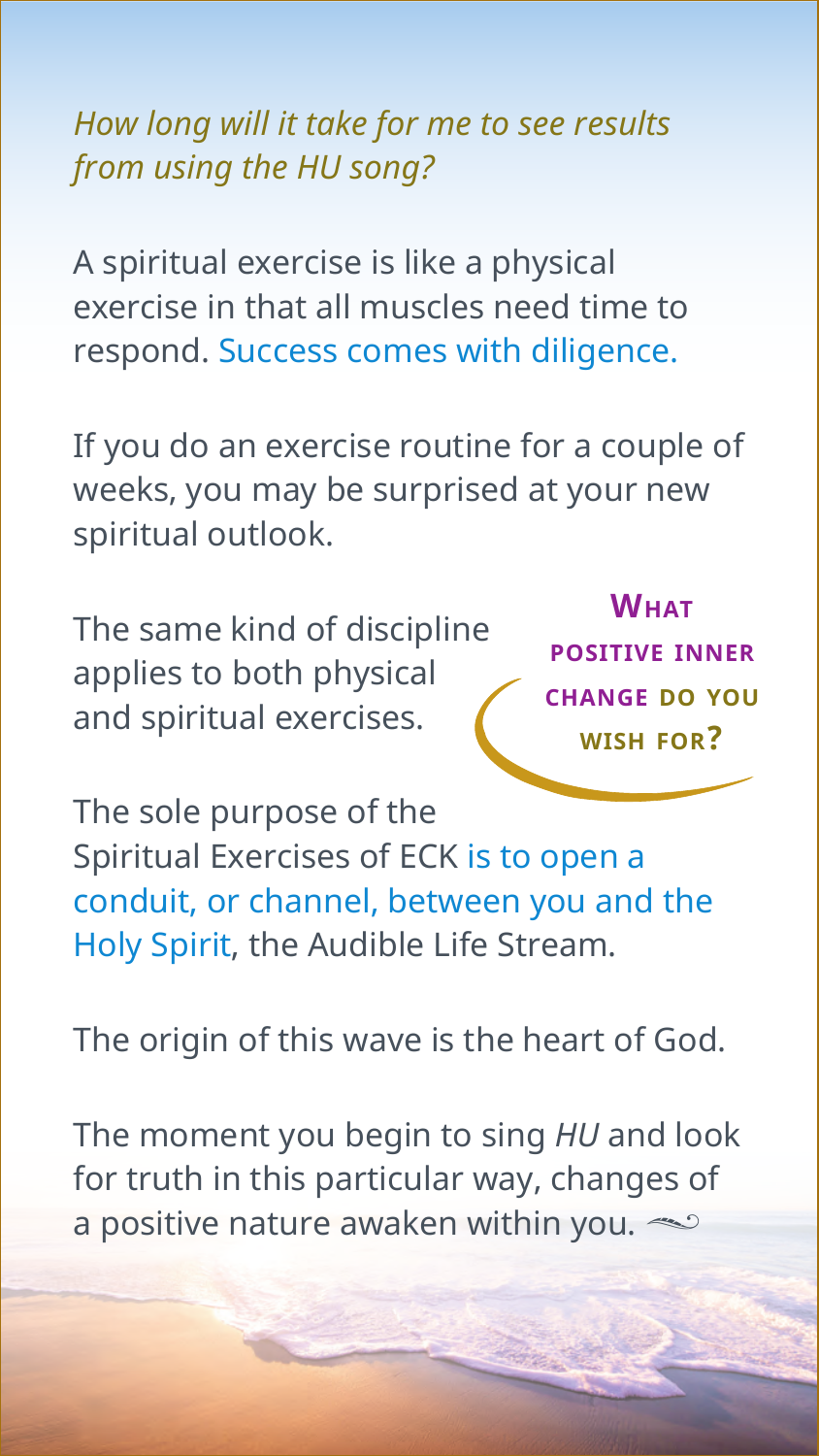## <span id="page-15-0"></span>**Meet Sri Harold Klemp**

*A spiritual teacher who can help you on your path of spiritual self-discovery.*

Sri Harold Klemp is the spiritual leader of Eckankar—the Mahanta, the Living ECK Master. His role is to awaken the knowledge and love for the divine things already in your heart.

As the Inner and Outer Master, he gives spiritual help via talks and writings, in the dream state, and in the spiritual worlds.

*The HU song is a purifier. It will uplift and strengthen you in wisdom and awareness.*  $G$ <br> $i s a \mu$ <br>It wi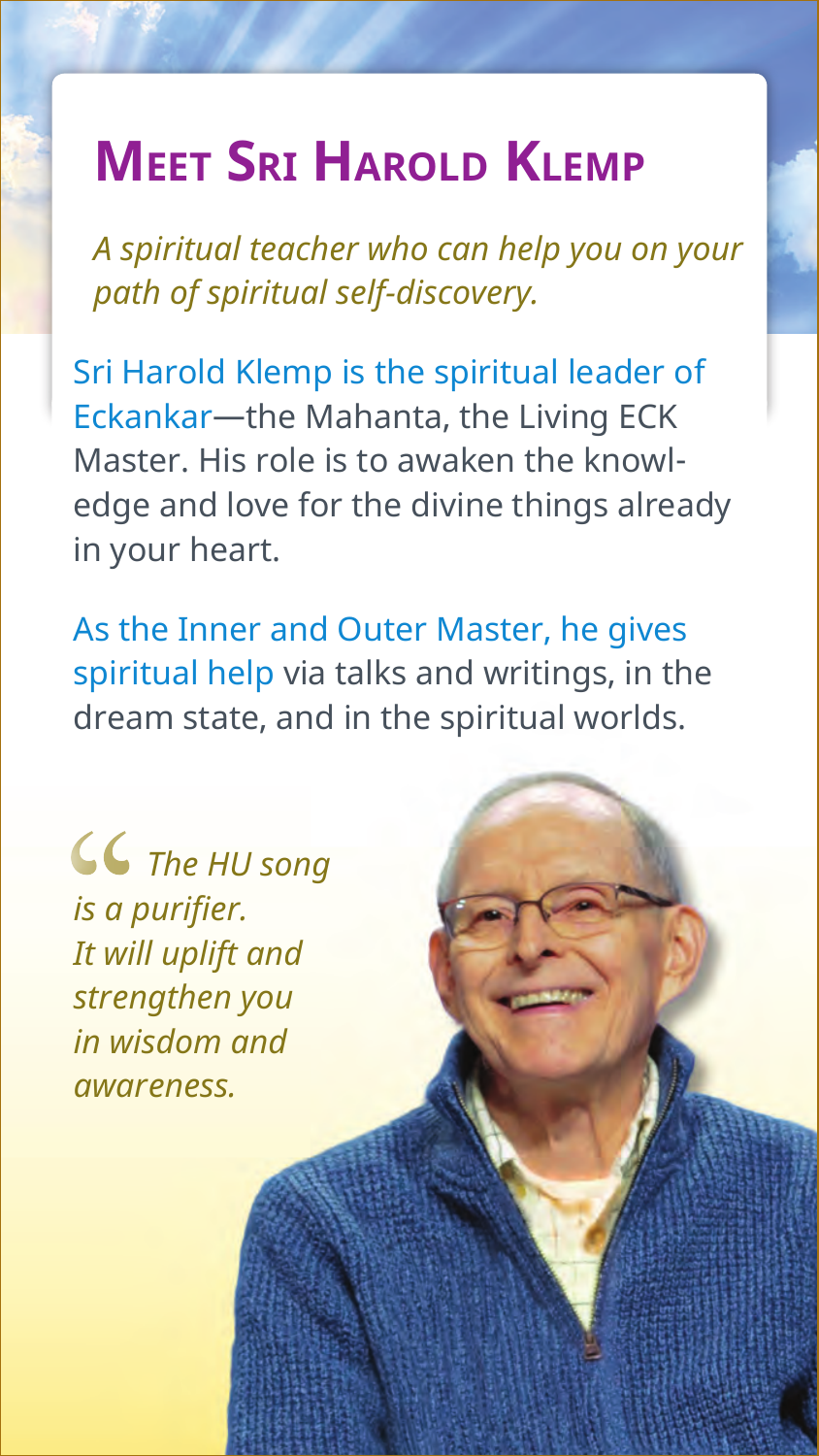**FCK MEMBERSHIP** 

# **Advanced Spiritual Living Courses**

*Go higher, further, deeper on your path of spiritual self-discovery!*

### **What will you experience?**

This ever-expanding adventure can bring you personal transformation from the moment you begin. This includes

- $\Diamond$  monthly self-discovery courses with advanced spiritual techniques for private study;
- $\Diamond$  opportunities to explore the courses in small-group discussion classes;
- $\Diamond$  quarterly letter and updates from a God-Realized teacher with timely perspectives;
- $\Diamond$  spiritual initiations—profound steps of enlightenment;